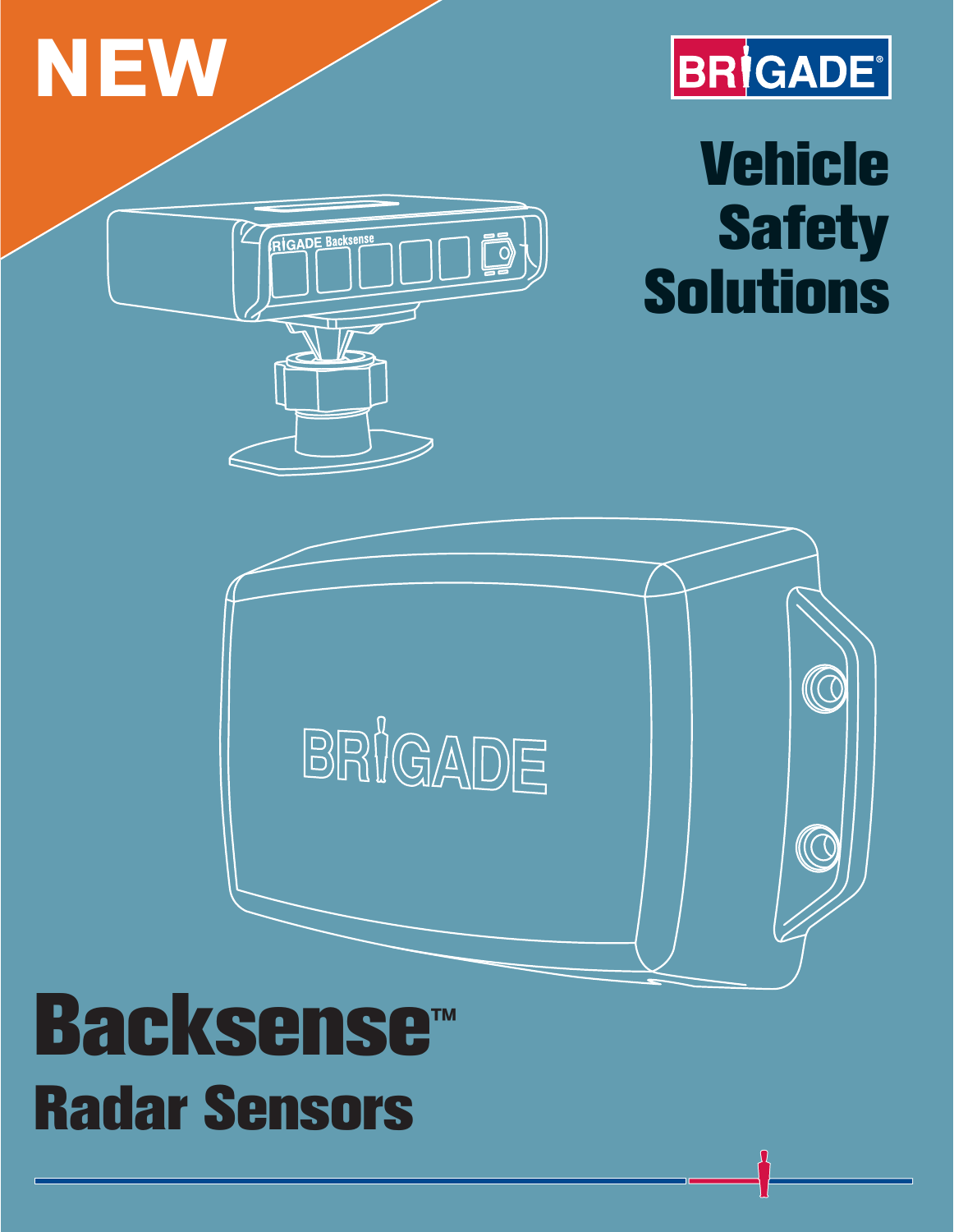# **Large vehicles, difficult conditions, greater danger!**



Industries such as mining, quarrying, agriculture, construction and waste all use huge machines and plant equipment, which by their very nature pose a danger if they are not managed safely. Blind spots tend to be much larger on these vehicles and include not only the rear and nearside but also the front, especially with elevated driver positions. Terrains are harsher, vehicles are exposed to the elements more aggressively whilst thick dust and darkness decrease visibility further.

The ISO 5006 standard for earthmoving equipment addresses the problem of blind spots around a vehicle and states that the operator must be able to "see around the machine to enable proper, effective and safe operation." Camera monitor systems provide this to some extent, but in difficult environmental conditions a range of complementary devices are vital to give visual and audible operator warnings.

The UK Health & Safety Executive (HSE) warned about the dangers of poorly managed transport in the workplace after a coal mining company was fined following the death of two men crushed by a 100 tonne capacity dump truck. The dump truck driver could not see their vehicle because it was in a blind spot.

*"Earth-moving vehicles have poor visual fields due to their large size. It is crucial that additional steps are taken to ensure that drivers of these machines are aware of other smaller vehicles around them."*

*Norrie Buchanan, HSE Inspector*

# **Backsense™ radar detection systems**

**Brigade's Backsense radar sensor systems are designed to detect people and objects in blind spots, significantly reducing accidents. They detect stationary and moving objects, providing the driver with in-cab visual and audible warnings - alerting the operator whose attention can not be focused on all danger areas. Backsense works effectively in harsh environments and in poor visibility including darkness, smoke and fog.**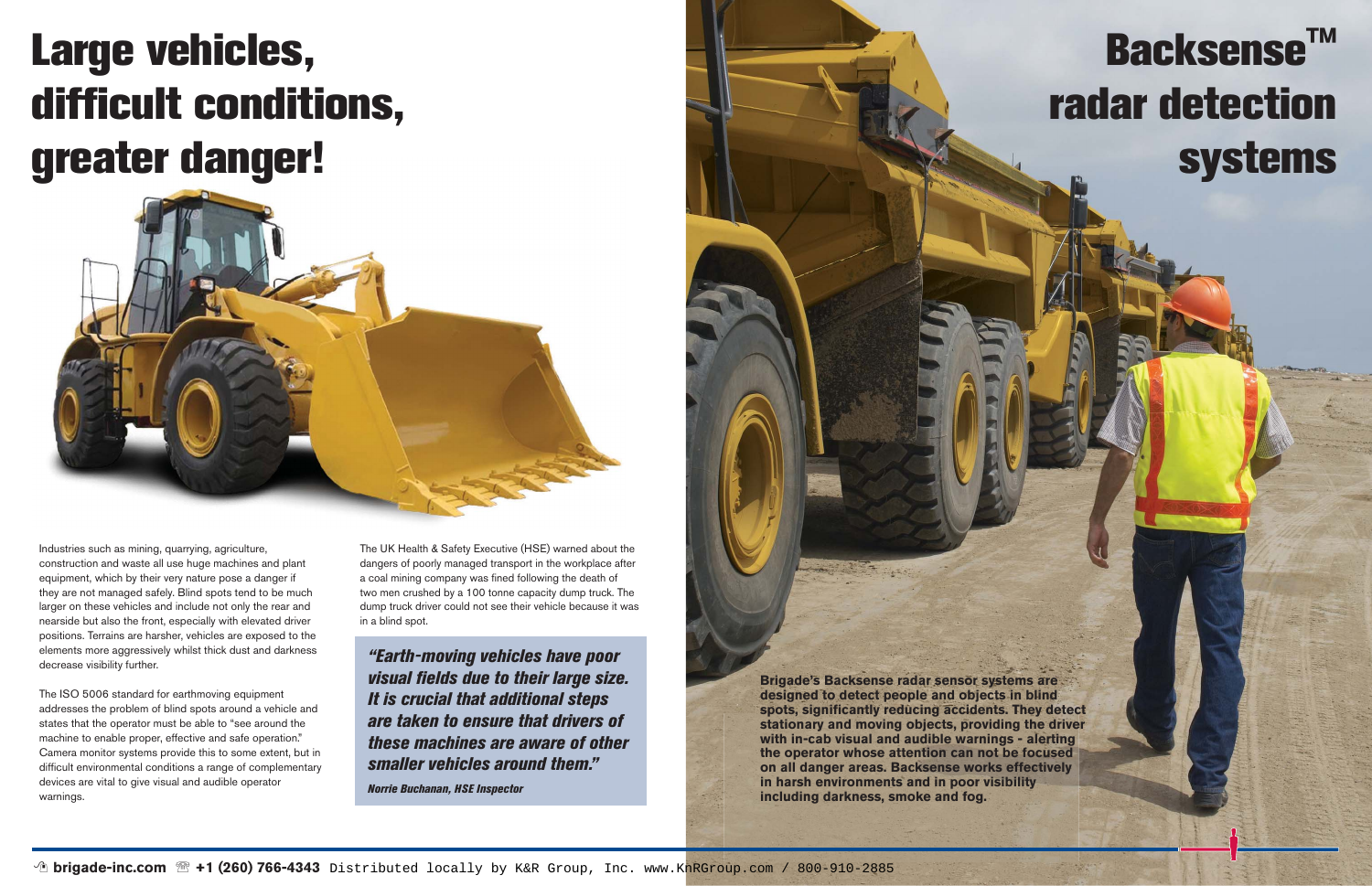# **The Backsense range**

### **Backsense Features:**

- Close detection zone combined with targeted beam pattern
- Controlled beam pattern to minimise false warnings
- Excellent close-in detection
- Frequency modulated continuous wave radar technology
- Can trigger other vehicle safety devices such as camera monitor systems or reversing alarms
- Eliminates possibility of driver interference. The audible warning buzzer cannot be switched off, providing fleet operators with peace of mind
- Clear, easy-to-read display and wide volume range of audible alert
- Suitable for both on- and off-road applications
- Suitable for both on- and off-road applications<br>• Extremely rugged design for severe weather conditions and all terrains
- Effective through non-metallic objects can fit behind plastic or glass fibre body work
- Self-diagnostics alert operator to system errors rt operator to<br>ranges<br>visual display<br>tification<br>an in-cab audio
- Choice of detection ranges
- 5 stage audible and visual display
- Comprehensive certification



Example of Extreme configurable zones Example of Elite fixed zones

Every Backsense has an in-cab audio alert and LED display to alert the operator to hazards and their proximity.

## **Programmable Backsense™**

#### **BS-8000**

- Configurable:
- Detection area
	- 3m (10ft) 30m (98.5ft) length • 2m (6.5ft) – 10m (33ft) width
- 5 detection zones
- Blind zones system ignores objects in specified zones, e.g. vehicle bodywork
- Trigger output length controls when other equipment, e.g. a warning alarm, is activated
- Buzzer starting zone audible alert can be set to activate after the visual signal
- Simple-to-use PC-based configuration software – no bespoke programming equipment required

### **Fixed Backsense™**



- Fixed detection length and width divided into 5 equal detection zones
- Buzzer and trigger output activate in all zones on detection

#### **BS-7030**

- 3m (10ft) length x 2.5m (8ft) width detection area
- 5 x 0.6m (2ft) detection zones

#### **BS-7045**

- 4.5m (15ft) length x 3.5m (11.5ft) width detection area
- 5 x 0.9m (3ft) detection zones

#### **BS-7060**

- 6m (19.5ft) length x 4.5m (15ft) width detection area
- 5 x 1.2m (4ft) detection zones



In-cab display and Backsense**™** radar

Diagrams are for illustration purposes only. Detection is affected by an object's physical properties and location.

o BRICADE

 $AA$ 

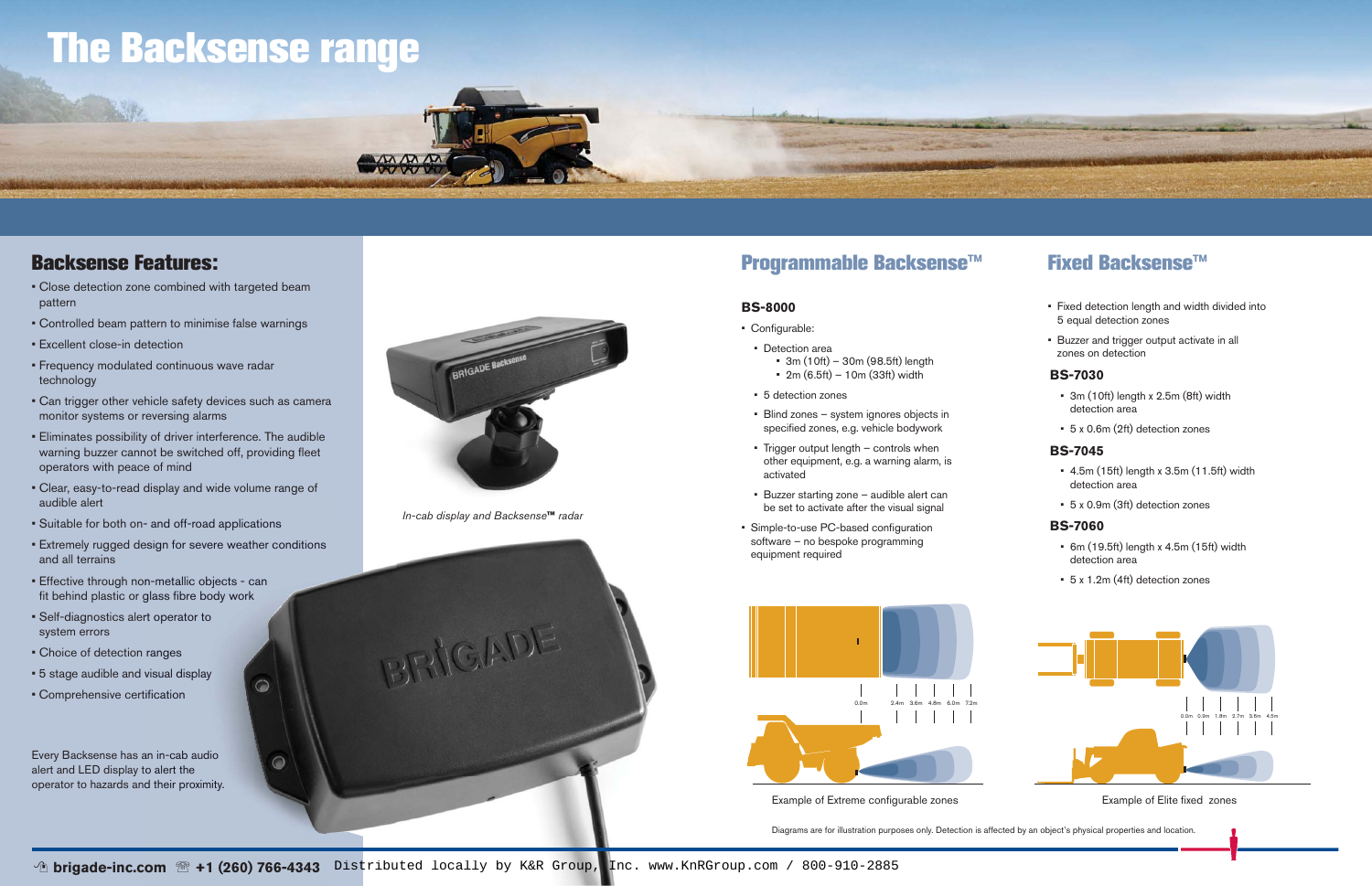## **Benefits of Backsense ™**

# **Backsense for lighter duty machines** Suitable for light machines with extensive or varying blind spots, such as telescopic handlers; and machines operating in confined spaces, such as small wheeled low-loading shovels.



## **Backsense for the Refuse Industry**

Narrow-beam options are especially useful when manoeuvring close to parked cars, and bin-lift mechanism detection can be programmed out to prevent false alerts.

Backsense is the answer where machine size and difficult environmental conditions, such as dust clouds or darkness, make manoeuvring particularly dangerous. It reduces the risk of large machines reversing into smaller machines or overturning following collision with a stock pile.

 $\vee$  Can be set up to trigger reversing alarms, safety lights, camera systems and digital recorders

 $\vee$  Unaffected by moisture, dust, vibration, heat, cold, UV, snow, ice, high wind, water and mud



**DANGER KE** 

It is equally beneficial for forward movement, with machine design often creating large blind spots - for instance many dumper trucks cannot see objects or people on the ground as far as 20 metres in front of them. It is possible to calibrate out bodywork and vehicle protrusions in the detection area to prevent false alarms. Backsense also reduces risk for site workers wearing ear defenders who may be unable to hear reversing alarms.

## **Backsense for Mining, Quarry and Construction**

### **Safety**

- $\vee$  Helps prevent collisions
- $\vee$  Reduces accidents and fatalities, injury and sickness time
- $\vee$  Meets Health and Safety requirements

### **Efficiency**

- $\checkmark$  Saves collision damage cost and downtime
- $\checkmark$  Saves on third party claims

### **Compatibility**

### **Ruggedness**